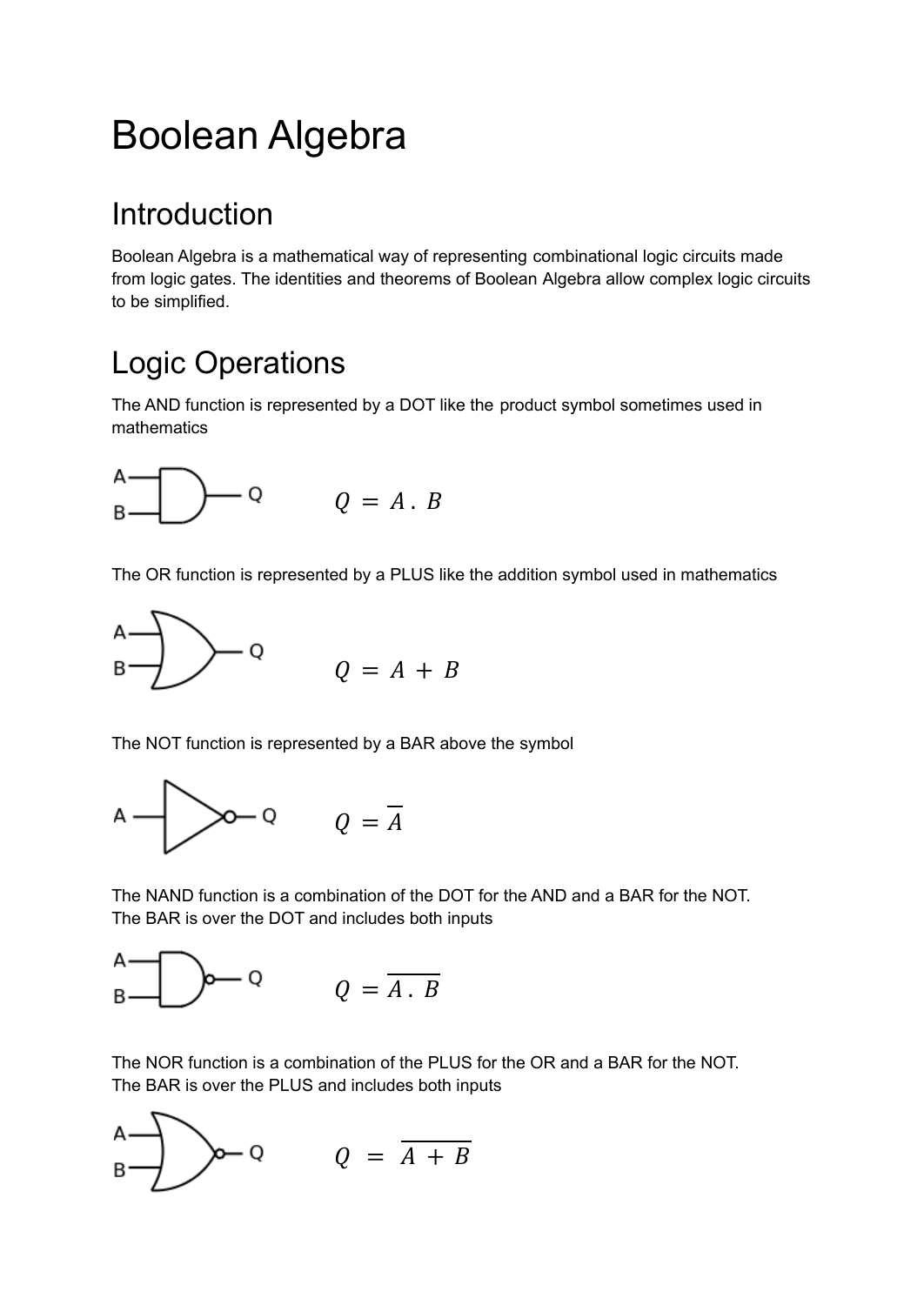## Using Boolean Algebra to describe logic circuits

Logic circuits can be described using Boolean algebra.

The aim is to express **Q** in terms of **A** and **B**

### Example 1



Therefore:

 $Q = \overline{A} + B$ 

This reads as Q equals (NOT A) OR B

### Example 2



 $X=\overline{A}$ 

 $Y = X \cdot B$ 

 $Y = \overline{A}$ ,  $B$ 

 $Q = Y + C$ 

**Therefore** 

 $Q = (\overline{A} \cdot B) + C$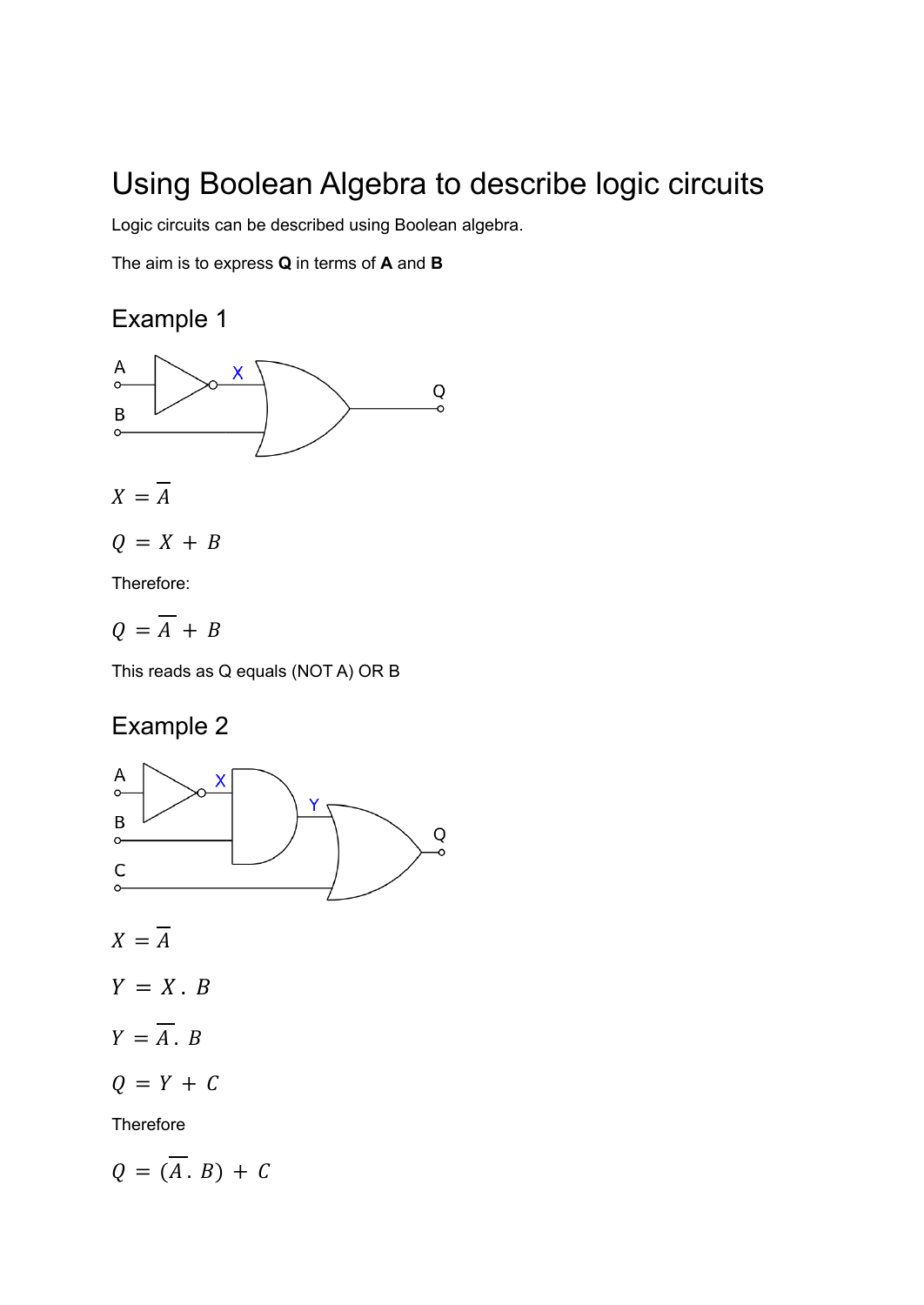This reads as Q equals ((NOT A) AND B) OR C

### Example 3



$$
X=A.B
$$

- $Y = A + B$
- $Q = X + Y$

Therefore

 $Q = (A \cdot B) + (A + B)$ 

This reads as Q equals (A AND B) OR (A OR B)





$$
Q = (A \cdot B) + B
$$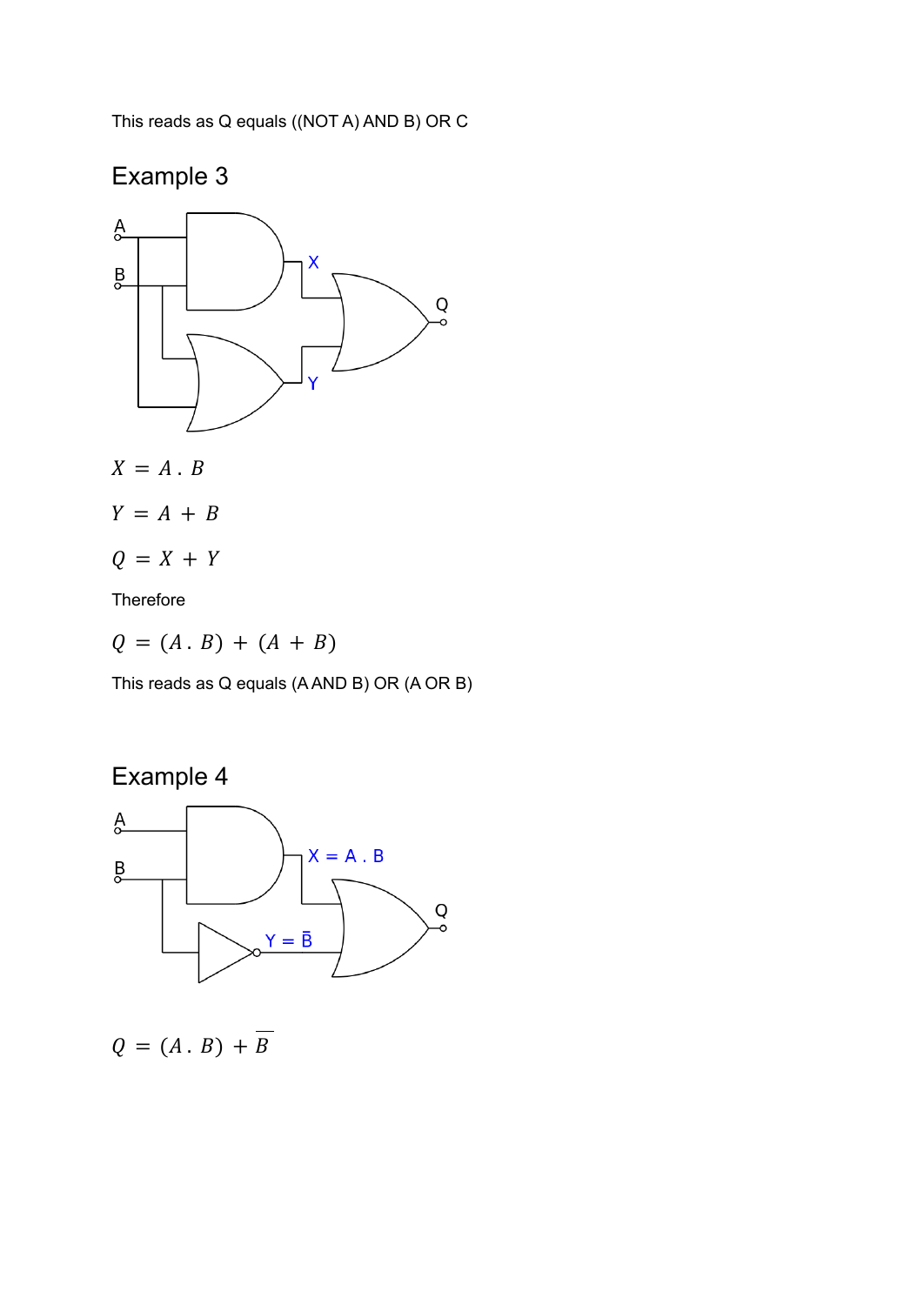### Example 5



$$
Q = (A + B) \cdot (\overline{B} + C)
$$

Example 6



 $Q = \overline{(A + B) \cdot B}$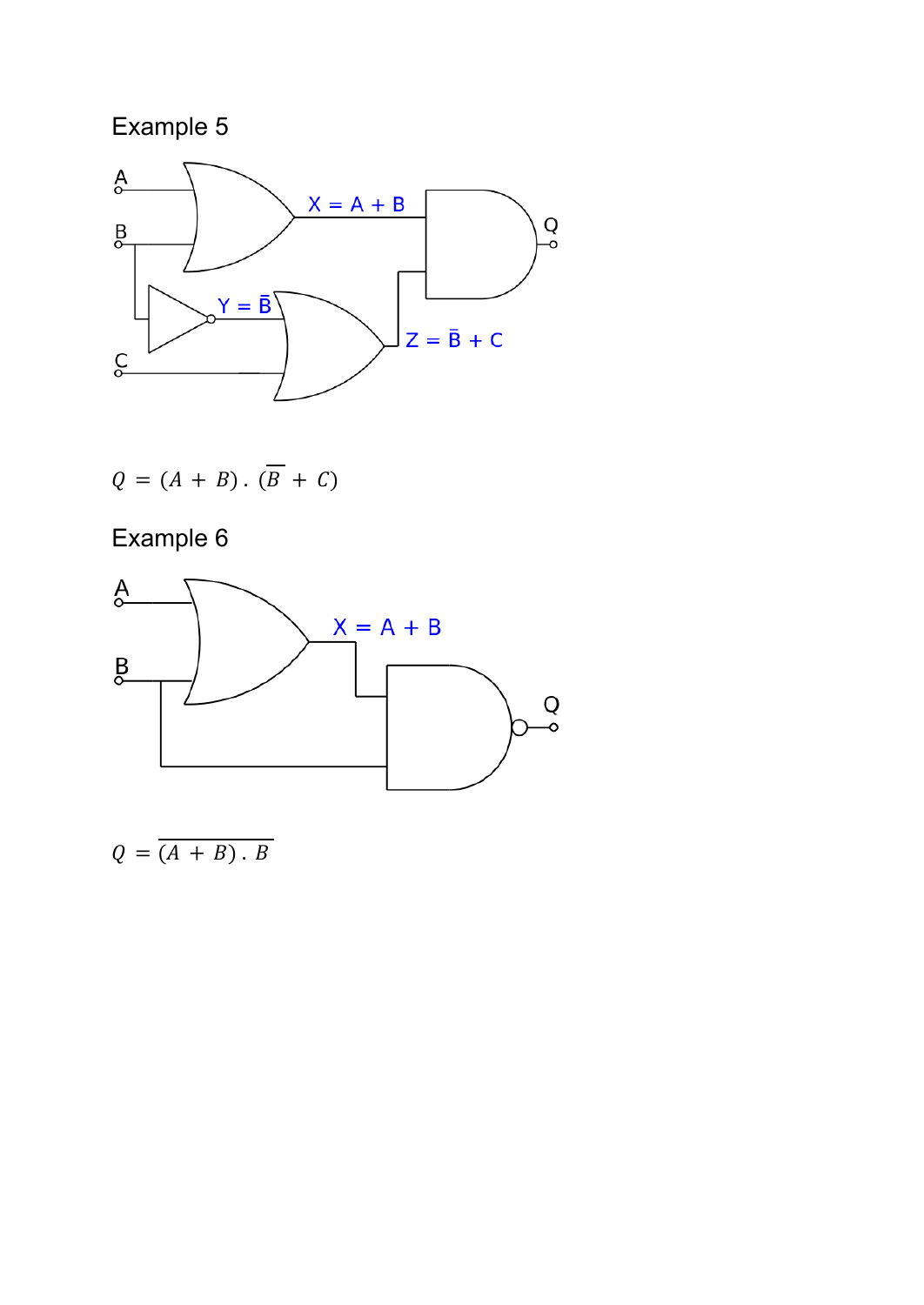### Using Boolean Algebra to describe truth tables

Truth tables can be represented using Boolean algebra.

For each row where  $Q = 1$  there is a Boolean expression.

If more that one row has  $Q = 1$  then the individual Boolean expressions are combined with the Logic OR function.

#### Example 1

| А | B | Ő              |
|---|---|----------------|
| 0 | O | 0              |
| 0 |   |                |
|   | ი | 0              |
|   |   | $\overline{0}$ |

There is only one row where  $Q = 1$  which is when  $A = 0$ and  $B = 1$ Alternatively, there is only one row where  $Q = 1$  which is where  $\overline{A} = 1$  and  $B = 1$ 

This can be expressed as  $Q = 1$  when  $\overline{A} = 1$  AND  $B = 1$  which is written as  $Q = \overline{A}$ . B

$$
Q=\overline{A}.\ B
$$

#### Example 2

| А | B           | U |
|---|-------------|---|
| 0 | $\mathbf 0$ |   |
| 0 |             | 0 |
|   | 0           |   |
|   |             | 0 |

There are two rows where  $0 = 1$  which are when  $A = 0$  and  $B = 0$  or when  $A = 1$  and  $B = 0$ 

Alternatively, there are two rows when  $Q = 1$  which are when  $\overline{A} = 1$  and  $\overline{B} = 1$  or when  $A = 1$  and  $\overline{B} = 1$ 

This can be expressed as  $Q = 1$  when  $\overline{A} = 1$  AND  $\overline{B} = 1$ ) OR ( $A = 1$  AND  $\overline{B} = 1$ ) which is written as  $Q = (\overline{A} \cdot \overline{B}) + (A \cdot \overline{B})$ 

$$
Q = (\overline{A} \cdot \overline{B}) + (A \cdot \overline{B})
$$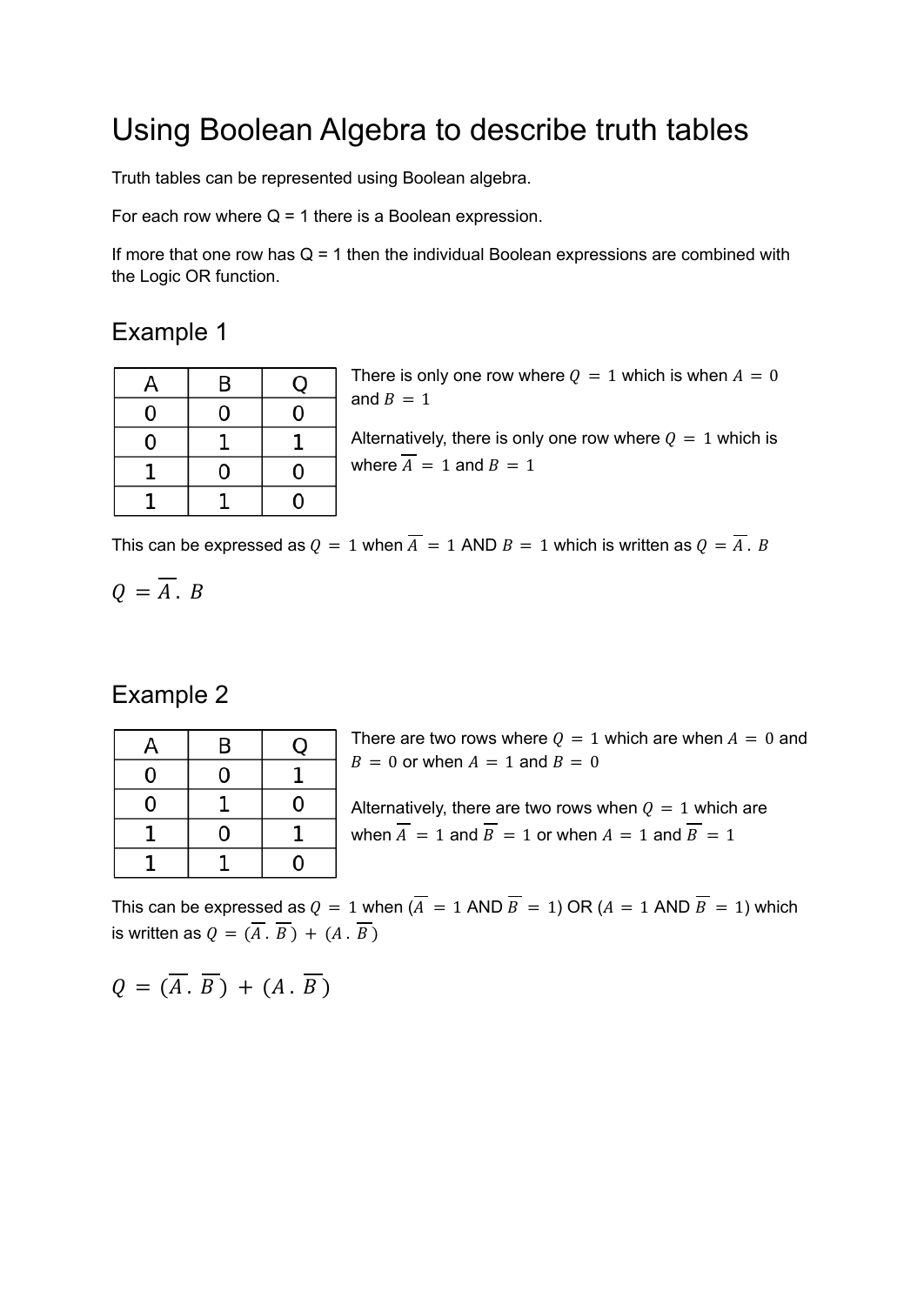#### Example 3

| А | B |   |
|---|---|---|
| 0 | 0 |   |
| 0 |   |   |
|   | 0 | 0 |
|   |   | 0 |

There are two rows where  $Q = 1$  which are when  $A = 0$  and  $B = 0$  or when  $A = 0$  and  $B = 1$ Alternatively, there are two rows when  $Q = 1$  which are when  $\overline{A} = 1$  and  $\overline{B} = 1$  or when  $\overline{A} = 1$  and  $B = 1$ 

This can be expressed as  $Q = 1$  when  $\overline{A} = 1$  AND  $\overline{B} = 1$ ) OR  $\overline{A} = 1$  AND  $B = 1$ ) which is written as  $Q = (\overline{A} \cdot \overline{B}) + (\overline{A} \cdot B)$ 

$$
Q = (\overline{A} \cdot \overline{B}) + (\overline{A} \cdot B)
$$

#### Example 4

| А | B | C |
|---|---|---|
| 0 | 0 |   |
| 0 |   |   |
|   | 0 | 0 |
|   |   |   |

By considering each row where  $Q = 1$  the truth table can be represented as:

$$
Q = (\overline{A} \cdot \overline{B}) + (\overline{A} \cdot B) + (A \cdot B)
$$

#### Example 5

| A           | B | C | Q           |
|-------------|---|---|-------------|
| 0           | 0 | 0 | 0           |
| 0           | 0 | 1 | 0           |
| 0           | 1 | 0 | 0           |
| 0           | 1 | 1 | $\mathbf 1$ |
| 1           | 0 | 0 | 0           |
| $\mathbf 1$ | 0 | 1 | 1           |
| 1           | 1 | 0 | 1           |
| 1           | 1 |   | 0           |

The same principle applies when there are three inputs (or more).

Consider each row where  $Q = 1$  and combine the Boolean expressions with Logical OR functions (+)

By considering each row where  $Q = 1$  the truth table can be represented as:

$$
Q = (\overline{A} \cdot B \cdot C) + (A \cdot \overline{B} \cdot C) + (A \cdot B \cdot \overline{C})
$$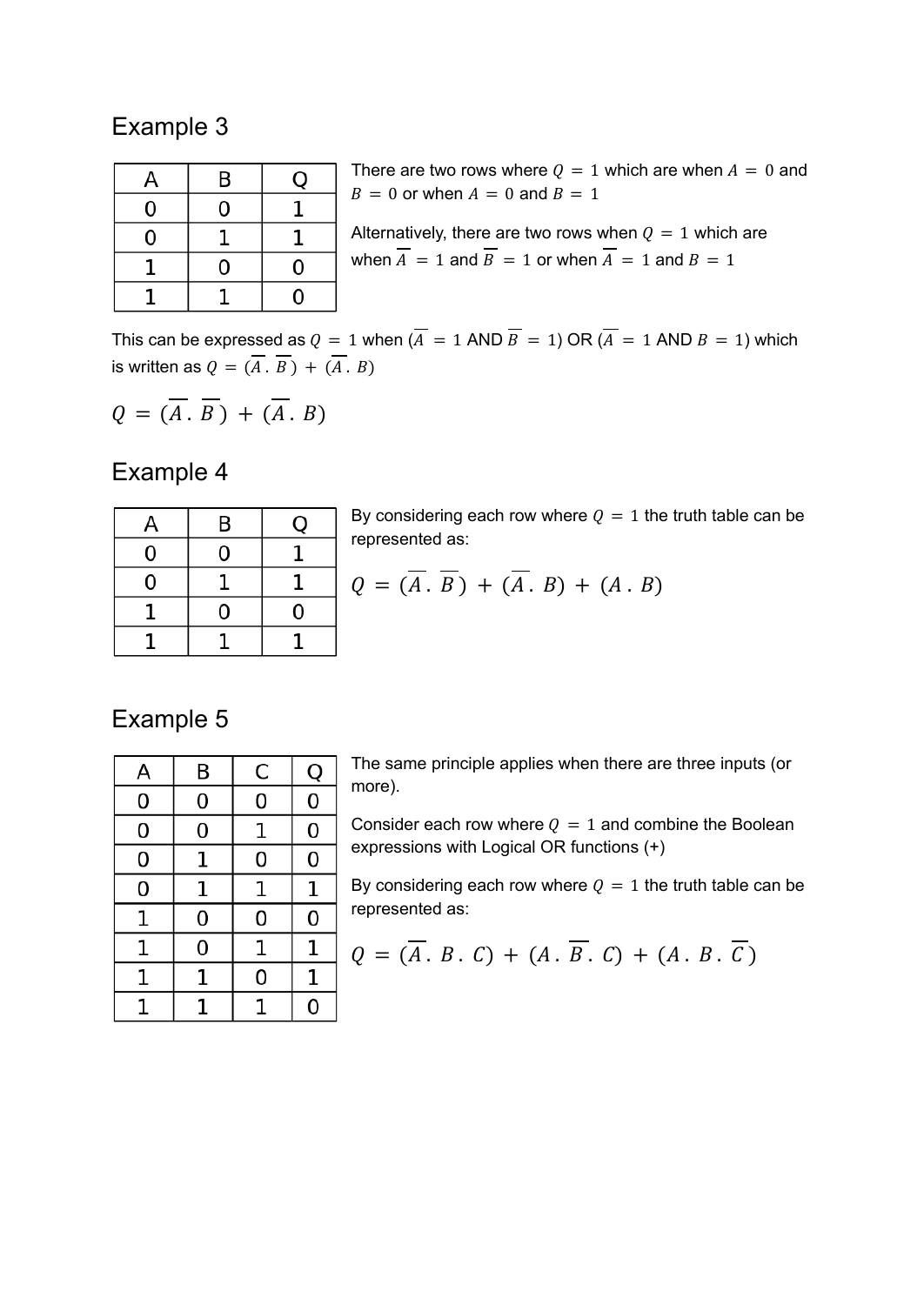## Logic AND Identities

- $A \cdot 0 = 0$
- $A. 1 = A$
- $A \cdot A = A$
- $\overline{A}$ .  $\overline{A} = 0$

| А | B | O |
|---|---|---|
| 0 | ი | 0 |
| 0 |   | 0 |
|   | 0 | 0 |
|   |   |   |

Each of the above identities can be shown to be correct by considering the truth table for the AND function.

In the identities **A is a variable** and can be either Logic 0 or Logic 1

### Consider the case when  $A = 0$

The four identities can now be written as:

- 0 . 0 = 0 which reads as "zero AND zero equals zero"
- $0.1 = 0$
- $0 \cdot 0 = 0$
- $0.1 = 0$

all of which agree with the truth table.

#### Consider the case when  $A = 1$

The four identities can now be written as:

- 1 . 0 = 0 which reads as "one AND zero equals zero"
- $1.1 = 1$
- $1.1 = 1$
- $1 \cdot 0 = 0$

all of which agree with the truth table.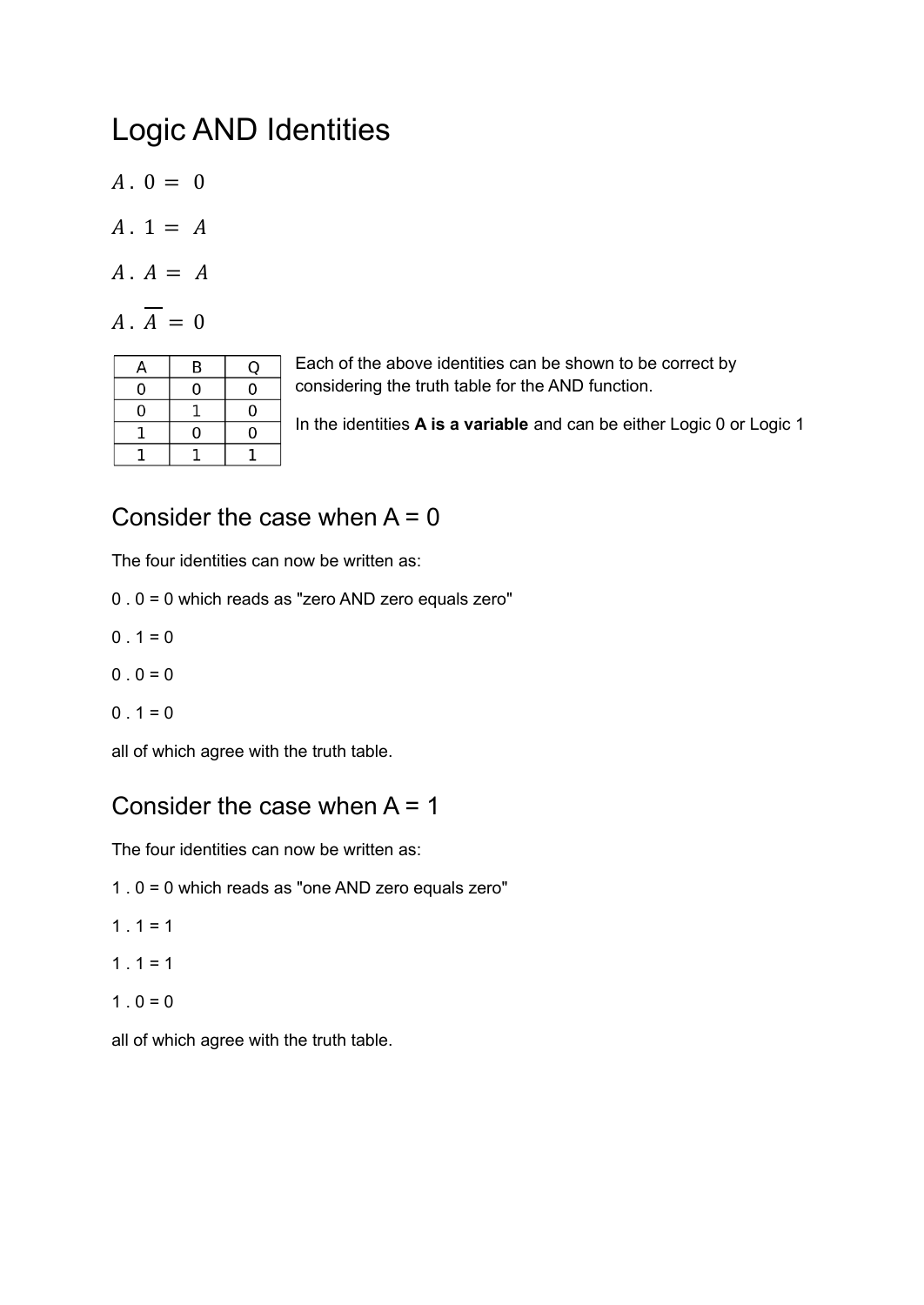### Logic OR Identities

 $A + 0 = A$ 

$$
A + 1 = 1
$$

$$
A + A = A
$$

$$
A + \overline{A} = 1
$$

| А | B        | □ |
|---|----------|---|
| 0 | 0        | 0 |
| 0 |          |   |
|   | $\Omega$ |   |
|   |          |   |

Each of the following identities can be shown to be correct by considering the truth table for the OR function.

In the identities **A is a variable** and can be either Logic 0 or Logic 1

#### Consider the case when  $A = 0$

The four identities can now be written as:

- $0 + 0 = 0$  which reads as "zero OR zero equals zero"
- $0 + 1 = 1$
- $0 + 0 = 0$

$$
0 + 1 = 1
$$

all of which agree with the truth table.

#### Consider the case when  $A = 1$

The four identities can now be written as:

- $1 + 0 = 1$  which reads as "one OR zero equals one"
- $1 + 1 = 1$

$$
1 + 1 = 1
$$

$$
1+0=1
$$

all of which agree with the truth table.